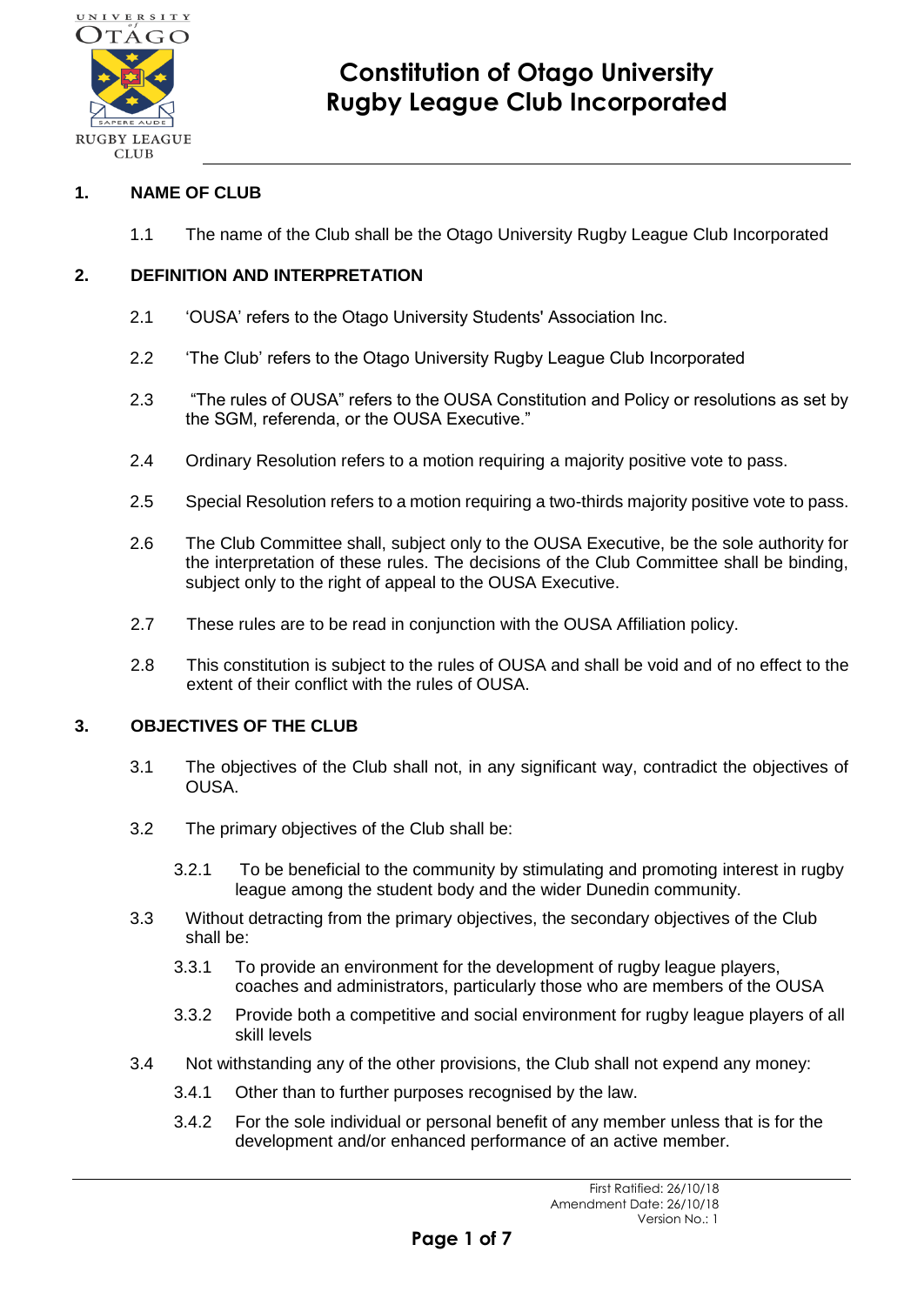

## **4. POWERS OF OUSA WITH RESPECT TO THE CLUB**

- 4.1 Affiliation to OUSA shall not limit or affect the rights and powers of OUSA or any of its committees in respect of any matter.
- 4.2 The OUSA Executive may, at any time, by ordinary resolution:
	- 4.2.1 Inspect the Club's financial records, asset register, and membership list;
	- 4.2.2 Appoint a committee to conduct an examination of the affairs of the Club and to report thereafter to the OUSA Executive;
	- 4.2.3 Convene a Special General Meeting of the Club for any purpose;
	- 4.2.4 Appoint a temporary Club Committee to replace the regular Club Committee for such time, and with such powers, as the OUSA Executive may determine;
	- 4.2.5 Disaffiliate the Club.

#### **5. POWERS OF THE CLUB**

- 5.1 The Club is not formed for the pecuniary gain of its members.
	- 5.1.1 The Club may make payment as reasonable remuneration to any servant or officer of The Club or the payment of reasonable expense to any authorised representative or delegate of the Club.
	- 5.1.2 Reasonable remuneration shall not exceed market rates for the provision of equivalent goods or services.

## **6. AFFILIATION**

- 6.1 The Club shall be affiliated to OUSA.
- 6.2 The Club and its members present, and future shall be bound by the rules of OUSA, and every such Club and all such members shall be so bound in all respects. Where the OUSA constitution is not expressly mentioned in the constitution of the Club, the provisions of the OUSA constitution shall be read into the document.
- 6.3 The Club's affiliation to OUSA shall automatically lapse if The Club fails or ceases to comply with the OUSA Affiliation Policy or Section 18 of the OUSA Constitution and Rules.
- 6.4 The Club shall not become affiliated to or in any way connected with any other organisation without the consent of the OUSA Executive.
	- 6.4.1 Any affiliation to any other body entered without the OUSA Executive's consent shall be null and void.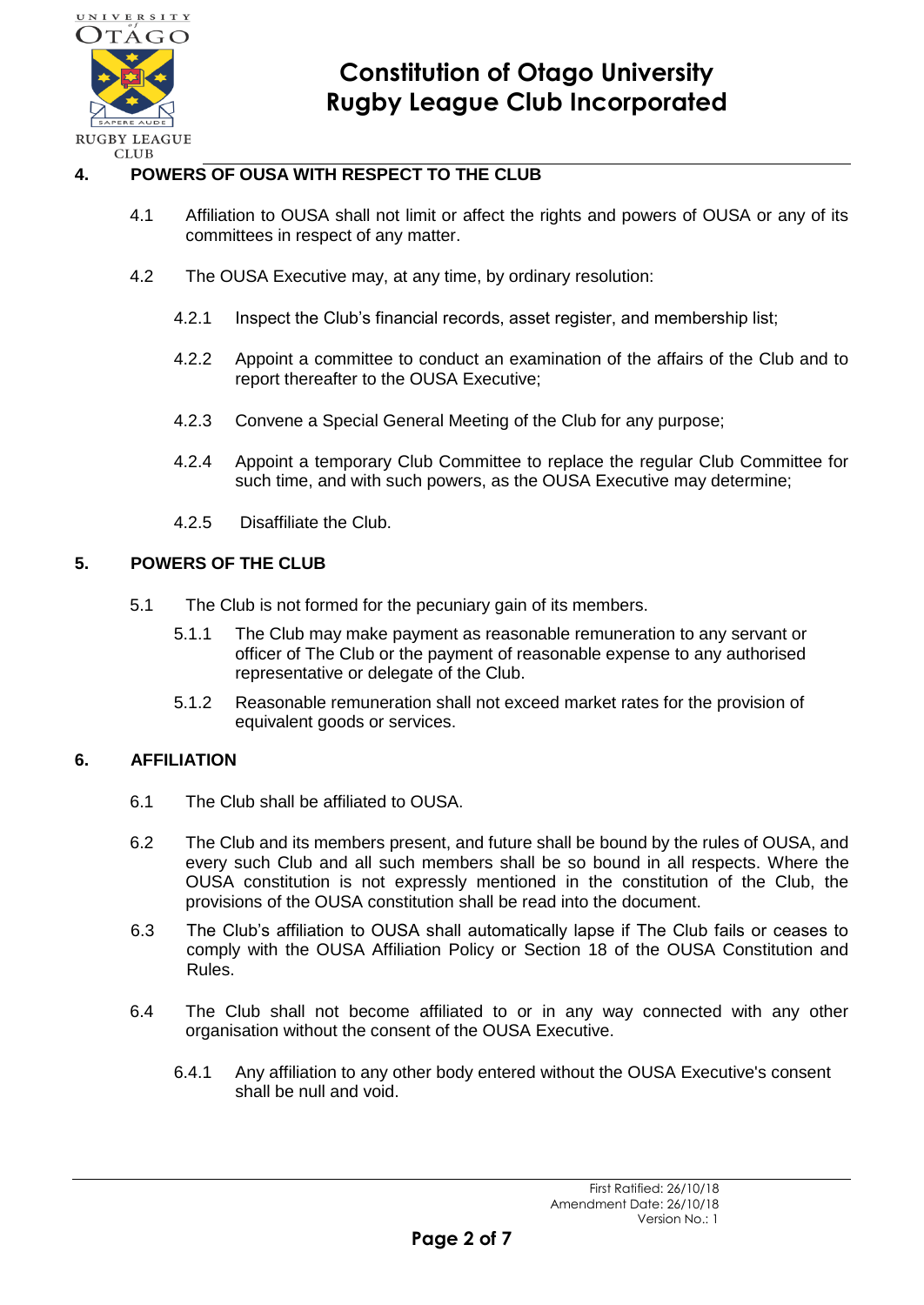

## **7. LIABILITIES INCURRED BY THE CLUB**

- 7.1 The Club shall not enter into any loan agreement of a value greater than NZ\$1000 without approval by ordinary resolution of the OUSA Executive.
- 7.2 OUSA shall not be responsible for any liabilities or debts incurred by the Club.

#### **8. MEMBERSHIP**

- 8.1 The Club shall, in normal circumstances, have no less than 75% of total membership comprised of OUSA members.
- 8.2 The Club shall in normal circumstances have no less than ten members.
- 8.3 Membership of the Club shall be open to all members of OUSA.
- 8.4 Membership can be restricted to a subsection of OUSA/OPSA members provided that the restrictions do not contravene the laws of New Zealand.
- 8.5 Persons shall become members of the Club when an application for membership is given in writing to the Club Committee and accompanied with the annual subscription fee (if applicable).
- 8.6 The Club shall only levy upon its members such fees or subscriptions as have been ratified by the AGM of the Club.
- 8.7 Any member of the Club who does not pay any required subscription within one calendar month of joining shall not be permitted to exercise the privileges of membership until the subscription is paid.
- 8.8 Membership shall be deemed to continue until a formal resignation is received by the Club Committee.
- 8.9 A club member may not be suspended or expelled unless the committee resolves to do so by special resolution.
	- 8.9.1 The suspended member will be relieved of any powers and responsibilities and is not permitted to attend club activities.
	- 8.9.2 A special general meeting must be called within three months to expel the member or the suspension lapses.
- 8.10 The following procedure must be used to expel a club member:
	- 8.10.1 Written notice of any meeting regarding the expulsion and of the basic allegations and charges against the member must be received in person 30 days prior to the meeting taking place.
	- 8.10.2 That a special general meeting is called which the member to be expelled may attend in person, or submit in written form, grounds for his or her defence.
	- 8.10.3 The motion to expel a club member must be passed by special resolution.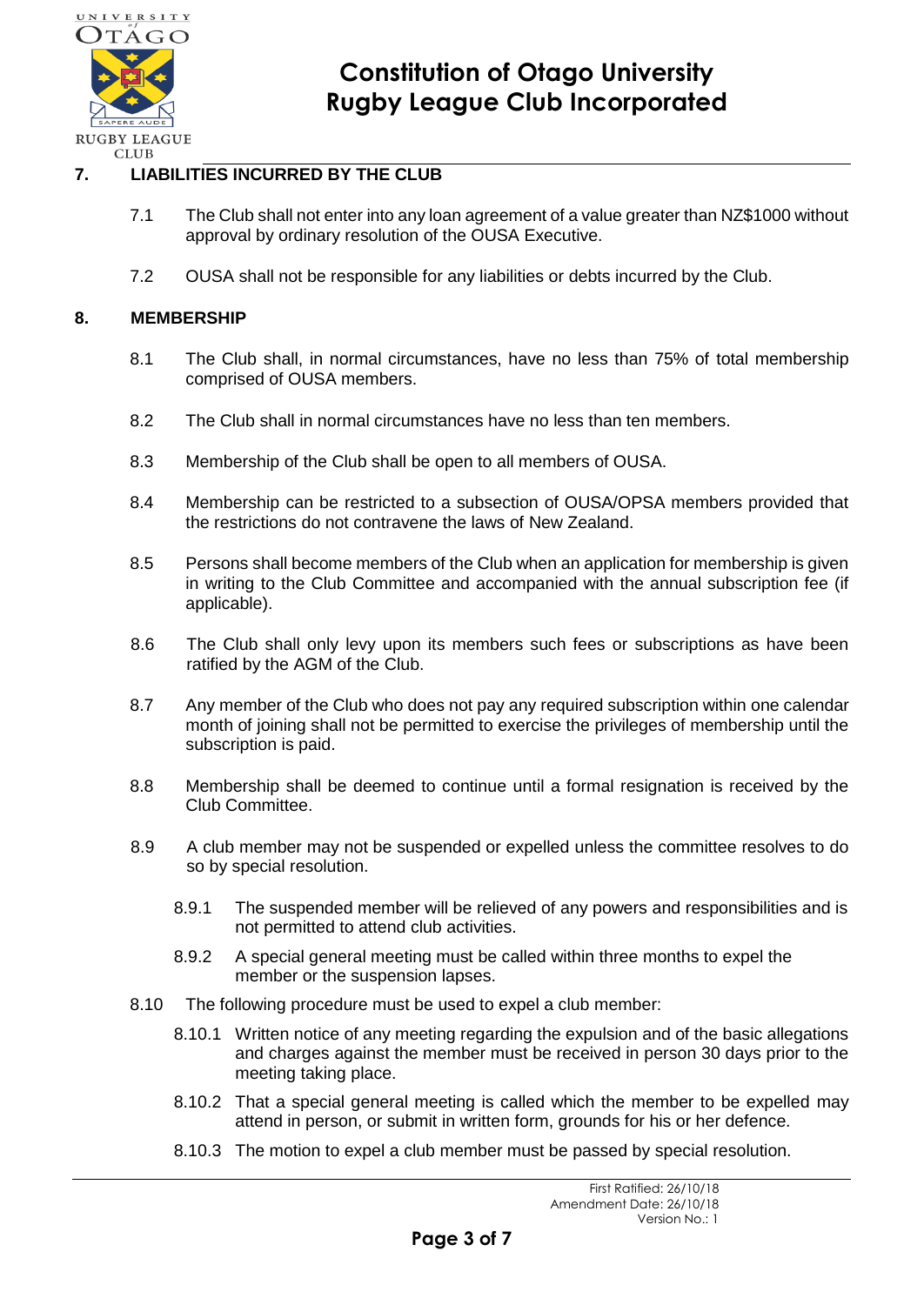

- 8.10.4 That the member is informed in writing of the decision of the meeting and the length of his or her expulsion.
- 8.11 Where a member of the Club is expelled, that member shall have the right of appeal to the OUSA Executive.

## **9. ANNUAL GENERAL MEETING (AGM)**

- 9.1 The Annual General Meeting (AGM) of the Club shall be held during the month of October at such time and place as the Club Committee shall decide.
- 9.2 The AGM shall be held for the following purposes:
	- 9.2.1 To receive, from the Club Committee, a report of the proceedings of the previous year and a statement of the Club accounts;
	- 9.2.2 To elect the officers of the Club Committee for the following year;
	- 9.2.3 To conduct any general business.
- 9.3 The President, or in their absence any member appointed by the meeting, shall be chair of the meeting.
- 9.4 Every motion shall be moved by one Club member and seconded by another.
- 9.5 Every member present shall be entitled to one vote,
	- 9.5.1 In the case of an equality of votes the Chair shall have a second or casting vote.
- 9.6 The quorum shall be 20 per cent of the Club's total members or 6 members, whichever is greater.
- 9.7 At least 14 days notice of the AGM shall be given to all members, by posting a notice on the OUSA notice board and/or club facebook page/group.
	- 9.7.1 The notice shall include an agenda of business to be conducted at the AGM.

#### **10. SPECIAL GENERAL MEETINGS AND NO CONFIDENCE VOTES**

- 10.1 The Club Committee on their own behalf or on the signed request of a quorum of members may at any time call a Special General Meeting.
	- 10.1.1 If the Club Committee does not call a meeting within 14 days of receiving such a request, the requestors may themselves call a Special General Meeting.
	- 10.1.2 Notice of a Special General Meeting shall be given in the manner described above for an AGM.
- 10.2 The conduct, voting procedures and quorum of a Special General Meeting shall be the same as those prescribed for the AGM.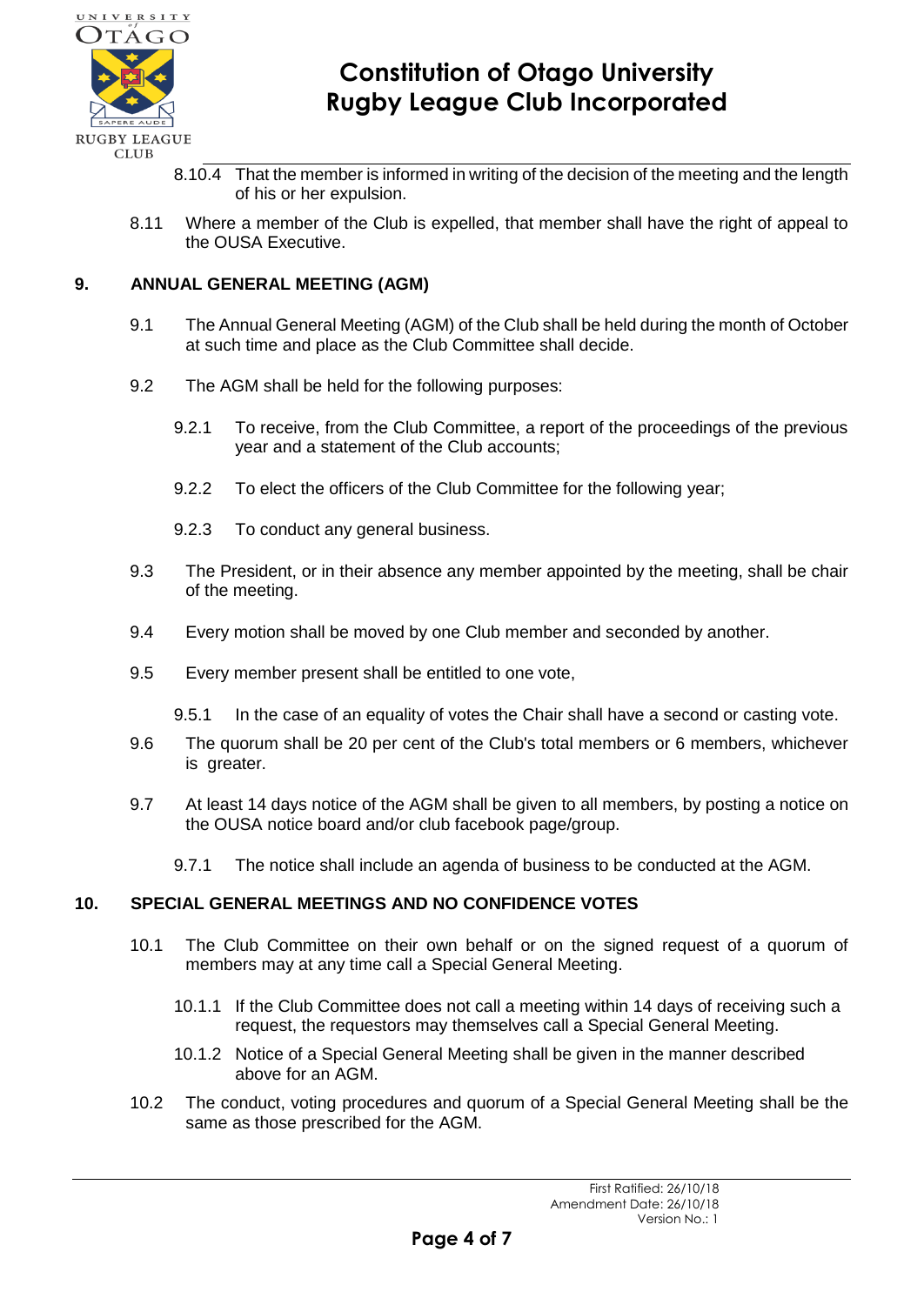

- 10.3 At any Special General Meeting a motion of no confidence in the Club Committee, or any member thereof, may be passed by special resolution provided that 14 days notice of such intention has been given.
	- 10.3.1 On the passing of such motion, the Committee member shall be deemed to have resigned and the meeting shall then have the power to, and may proceed to, elect a new Committee member to the vacant position (s).
	- 10.3.2 Such new member shall hold office until the next AGM.

## **11. CLUB OFFICERS AND THEIR ELECTION**

- 11.1 The management and control of the Club shall be deputed to the officers of the club who represent the Committee of the Club.
- 11.2 The Committee of the Club shall consist of a maximum of 15 people, being the President, Vice President, Treasurer, Secretary, Social Officers (Maximum of 5), Social Media Officer and General Members (Maximum of 5) all of whom shall be elected at the Annual General Meeting.
- 11.3 Every candidate for office shall be nominated at the meeting by one member of the Club and seconded by another.
- 11.4 Every member present at the meeting shall be entitled to one vote.
- 11.5 In the event of two or more candidates receiving an equal number of votes, the chair of the meeting shall have a second or casting vote.
- 11.6 The Club Officers shall hold office for one year following their appointment or until an officer resigns.
	- 11.6.1 Such resignation shall be effective immediately upon receipt in writing by the committee.
	- 11.6.2 If a vacancy on the Club Committee occurs during the year, providing that a quorum remains, the Club Committee may appoint any member to fill such a vacancy, unless it has occurred due to a no confidence vote.
	- 11.6.3 If a vacancy occurs due to a no confidence vote, then section 10 of this constitution applies.

## **12. THE CLUB COMMITTEE**

- 12.1 The Club Committee shall have full power at its meetings to deal with all matters relating to the objectives of the Club.
	- 12.1.1 Any matters relating to the interpretation of these rules;
	- 12.1.2 Except where power is vested in the Club at a general meeting.
- 12.2 All decisions shall be valid and binding on the members, only so far as they do not conflict with these rules, the rules of OUSA, or decisions of the OUSA Executive.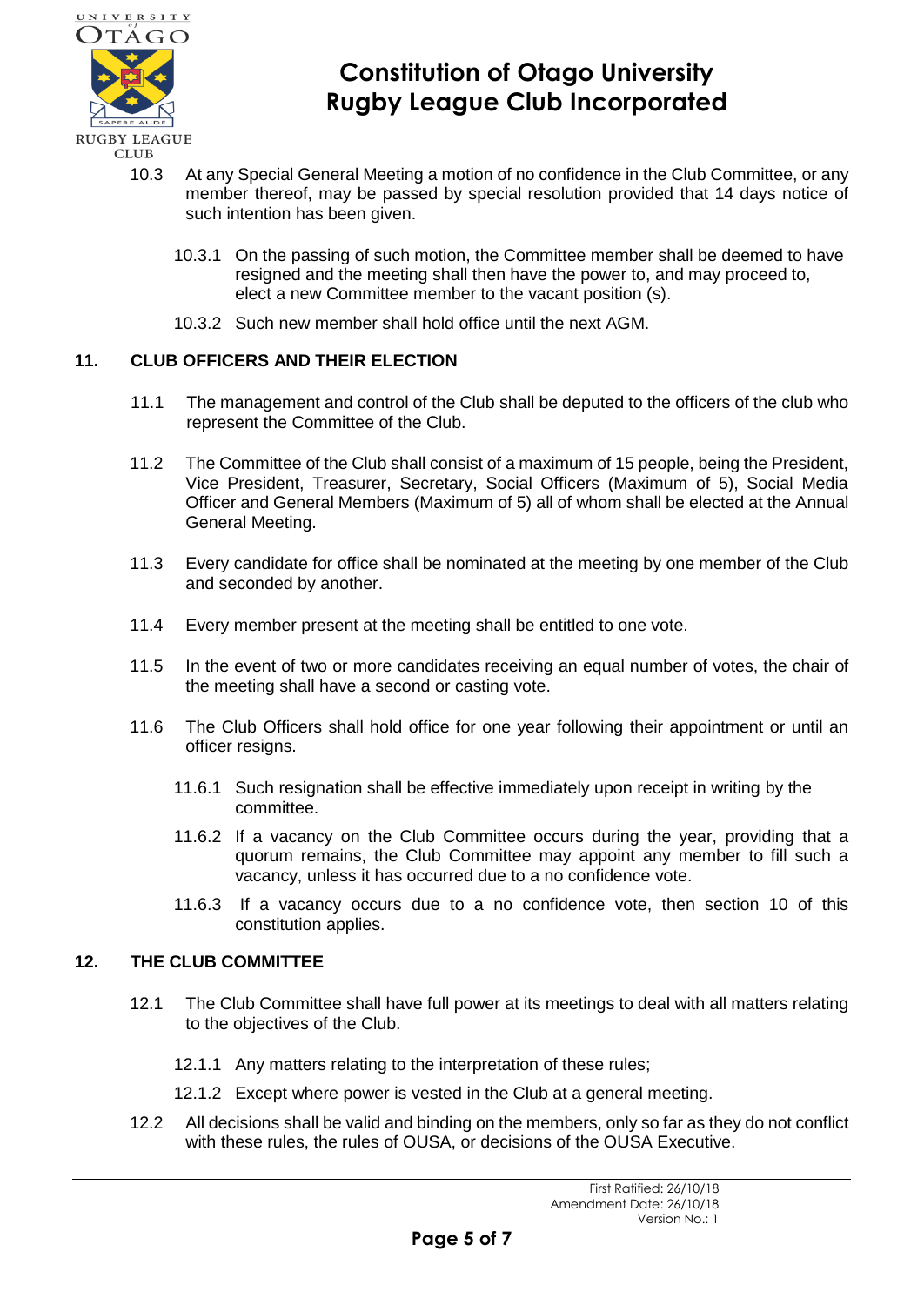

- 12.3 The Club Committee shall meet at such times as it deems fit.
- 12.4 The President, or in their absence, any member appointed by the Club Committee, shall, in the case of an equality of votes, have a second or casting vote at all Club Committee meetings.
- 12.5 The quorum for Club Committee meetings shall be at least 50% Club Committee members.
- 12.6 One member of the Club Committee shall be elected to represent the Club on the OUSA Affiliated Clubs Council.
- 12.7 The Club Committee shall be comprised of at least 75% current Otago University students.

## **13. FINANCE, PROPERTY AND RECORDS OF THE CLUB**

- 13.1 The funds of the Club shall be in the control of the Club Committee, which will depute the Treasurer to manage them.
- 13.2 The Treasurer shall also:
	- 13.2.1 Keep a true record and account of all the receipts and payments of the Club including bank statements;
	- 13.2.2 Prepare the statement of accounts and balance sheet for the financial year;
	- 13.2.3 Keep the Club's asset register up to date.
- 13.3 The Secretary shall:
	- 13.3.1 Keep a true record and account of the proceedings and meetings of the Club and the Club Committee;
	- 13.3.2 Keep a correct and up to date membership list;
	- 13.3.3 Conduct and archive all correspondence relating to the club.

## **14. DISAFFILIATION OF THE CLUB FROM OUSA**

- 14.1 A club may disaffiliate from OUSA at any time by notifying the CDO in writing.
	- 14.1.1 Such notification will provide reasons for why the club is disaffiliating from OUSA.
	- 14.1.2 Notification will be provided by supplying the Club's AGM Minutes to that effect.

#### **15. DISSOLUTION OF THE CLUB**

- 15.1 If the club's committee members are unable to be contacted using all possible means for a period of six months the club will be deemed to be dissolved.
- 15.2 Upon dissolution of the Club: